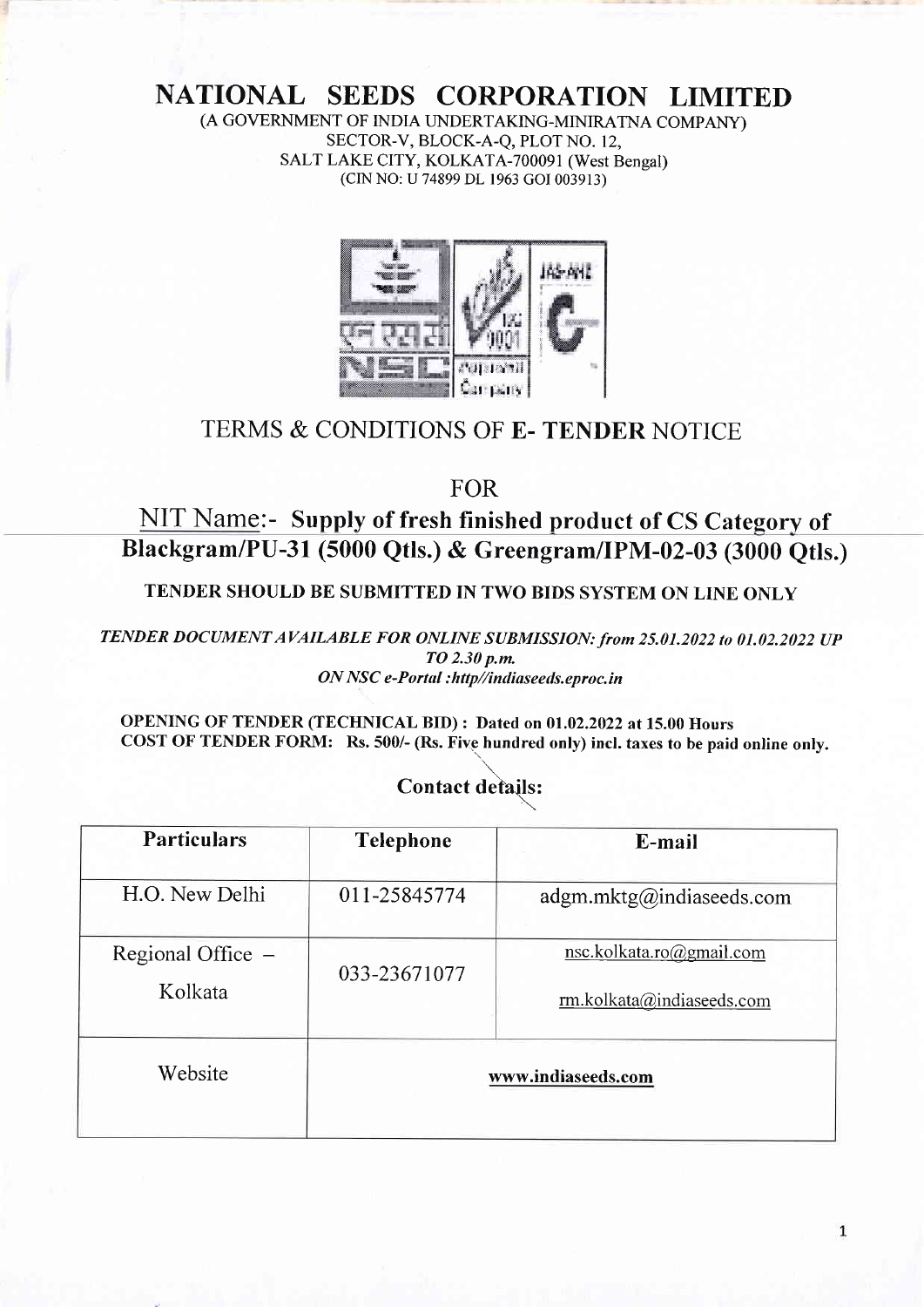#### NATIONAL SEEDS CORPORATION LIMITED (A GOVERNMENT OF INDIA UNDERTAKING) SECTOR-V, BLOCK-A-Q, PLOT NO. 12, SALT LAKE CITY, KOLKATA-700091 (West Bengat) (CIN NO: U74899DL 1963cOI003913)

#### TENDER DOCUMENT INDEX

| <b>INDEX</b>   |                                         |          |  |  |
|----------------|-----------------------------------------|----------|--|--|
| <b>SN</b>      | <b>Description</b>                      | Page No. |  |  |
| $\mathbf{I}$   | Notice Inviting E-Tender (NIT)          | 3        |  |  |
| $\overline{2}$ | Instruction to Tenderer - ONLINE MODE   | $4 - 5$  |  |  |
| 3              | Terms & conditions                      | $6-9$    |  |  |
| 4              | Requirements of technical bid           | 10       |  |  |
| 5              | Format of Price Bid                     | 11       |  |  |
| 6              | Check list for Technical Bid evaluation | 12       |  |  |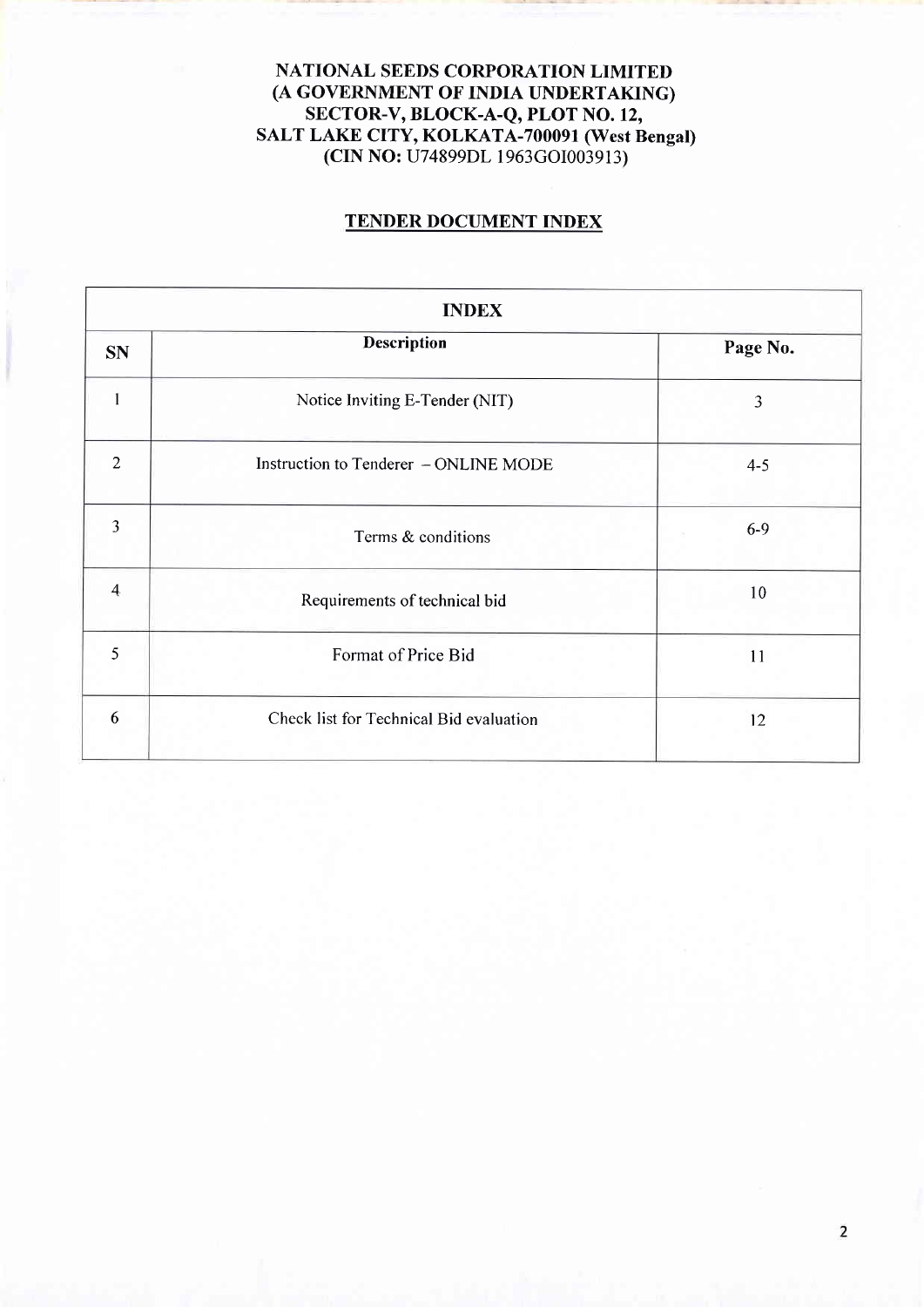#### NATIONAL SEEDS CORPORATION LIMITED (A GOVT. OF INDIA LINDERTAKING MINIRATNA COMPANY) REGIONAL OFFICE: KOLKATA - 700091 (WB) (CIN NO: U 74899 DL 1963 GOI 003913)

No: Prodn-02/NSC-KOL/2021-22/ Dated: 25.01.2022

### " E - TENDER NOTICE "

National Seeds Corporation Ltd. (NSC), REGIONAL OFFICE, KOLKATA-700091 (West Bengal) invites online e-tenders (in Two Bid System) for Supply of fresh finished product of CS Category of Blackgram / PU-31 (5000 Qtls.) & Greengram / IPM-02-03 (3000 Qtls.) as detailed below:-

| 1. Name of Work                                                                   | Supply of fresh finished product of CS Category of Blackgram /<br>PU-31 (5000 Qtls.) & Greengram / IPM-02-03 (3000 Qtls.) |
|-----------------------------------------------------------------------------------|---------------------------------------------------------------------------------------------------------------------------|
| 2. Supply Location                                                                | Ex-Godown & FOR Assam.                                                                                                    |
| 3. Supply Period & Tender Validity                                                | $7 - 10$ days (From the date of placement of confirmed order) &<br>$120$ days.                                            |
| 4. Earnest Money                                                                  | <b>Rs. 2,00,000/-</b> (Rupees Two Lakhs only) to be paid online                                                           |
| 5. Tender cost<br><b>6.</b> Last Date $\&$ Time for submission of<br>tender       | Rs 500/- (Rupees Five hundred only) to be paid online<br>01.02.2022 up to 14.30 hours.                                    |
| 7. Date & Time for opening of Technical 01.02.2022 at 15.00 hours.<br><b>Bids</b> |                                                                                                                           |

- l. Tender document will be available on NSC e-Portal:https://indiaseeds.eproc.in Up to 01.02 .2022 till 14.30 hours. for uploading .
- 2. The eligibility criteria for participation are given in the tender document.
- 3. Parties participating for Tender, EMD amount should be submitted online along with cost of tender document.
- 4. (Technical bid) may be opened on 01.02.2022 at 15.00 hours. (Price bid) will be opened on suitable date  $\&$  time.
- 5. Tenderers should submit both Technical bid and Price bid strictly as per instructions to tenderers given in the tender documents.
- 6. Tender not accompanied with requisite amount of EMD & Tender cost and not submitted as per instructions contained in the tender document are liable for rejection.
- 7. The Corporation reserves the right to accept or reject anylall tenders without assigning any reason whatsoever and decision of the Corporation shall be final and binding on tenderer.

M/M (P.K.Patnaik

Regional Manager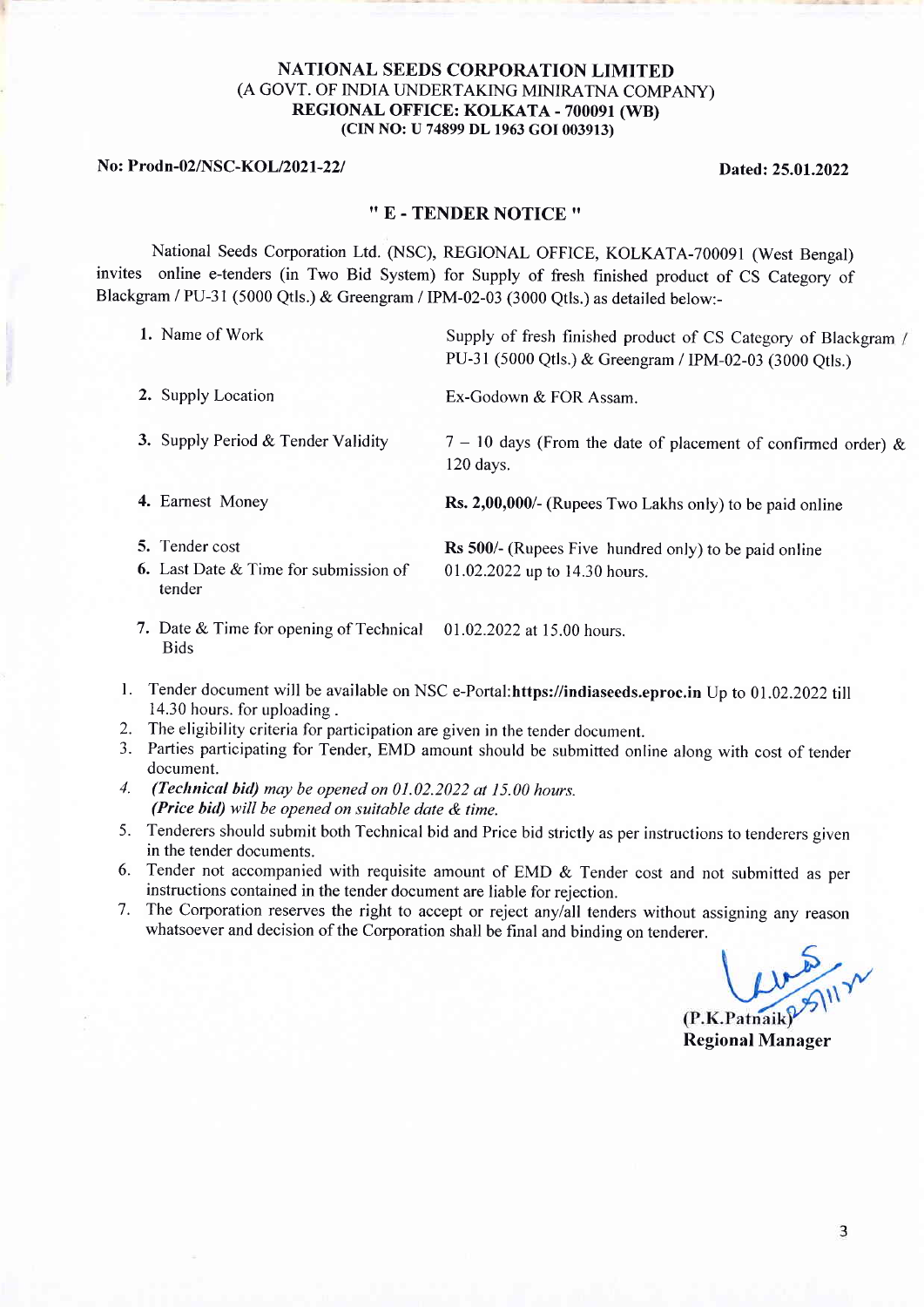#### INSTRUCTIONS TO BIDDER - ONLINE MODE

#### DEFINITIONS:

'Cl India Private Limited: Service provider to provide the e-Tendering Software.

'NSCL e-Procurement Portal: An e-tendering portal of National Seeds Corporation Limited ("NSCL") introduced for the process of e-tendering which can be accessed on https://indiaseeds.eproc.in.

#### . ACCESSING / PURCHASING OF BID DOCUMENTS :

It is mandatory for all the bidders to have Class-III Digital Signature Certificate (With Both DSC Components, i.e. Signing & Encryption) from any of the licensed Certifying Agency under CCA, Ministry of Electronics and Information Technology, Govemment of India to participate in e-tendering portal of NSCL. Bidders can see the list of licensed CA's from the link www.cca.gov.in Cl India Pvt. Ltd. also facilitate Class III Digital Signature Certificate (With Both DSC Components, i.e. Signing & Encryption) to the bidders. Bidder may contact Cl India Pvt. Ltd. at mobile no. +91-8130606629 for DSC related queries or can email at vikas.kumar@c I india.com

' To participate in the e-bid, it is mandatory for the Applicants to get themselves registered with the NSCL e-Tendering Portal (https://indiaseeds.eproc.in) to have a user ID & Password which has to be obtained by submitting a non-refundable annual registration charges of Rs. 3416/- inclusive of all taxes through online mode. Validity of Registration is 1 year.

The amendments / clarifications to the tender, if any, will be posted on the NSCL e-Tendering Portal (https://indiaseeds.eproc.in).

' To participate in bidding, bidders have to pay EMD (refundable) as per the amount mentioned in the tender document online through NEFT/RTGS after generating E-challan from https://indiaseeds.eproc.in.

To participate in bidding, bidders have to pay Tender Processing Fee of Rs. 570/inclusive of all taxes (Non-refundable) through online mode (internet banking/debit card/credit card).

The Bidder may modify or withdraw their bid after submission prior to the Bid Due Date. No Bid shall be modified or withdrawn by the Bidder after the Bid Due Date and Time.

Both 'EMD' and 'Tender Document Fee' are mentioned in individual tender document as published at NSCL e-Tendering Portal (https://indiaseeds.eproc.in).

' For helpdesk, please contact e-Tendering Cell and Help Desk Support Monday to Friday Ph: 0124-4302033/36/37, nsclsupport@c1india.com.

It is highly recommended that the bidders should not to wait till the last date of bid submission to avoid complications like internet connectivity issue, network problems, system crash down, power failure, browser compatibility issue, system compatibility issue, improper digital signature certificate problem etc. In view of this context, neither M/s National Seeds Corporation Limited nor M/s. C1 India Pvt. Ltd will be responsible for such eventualities.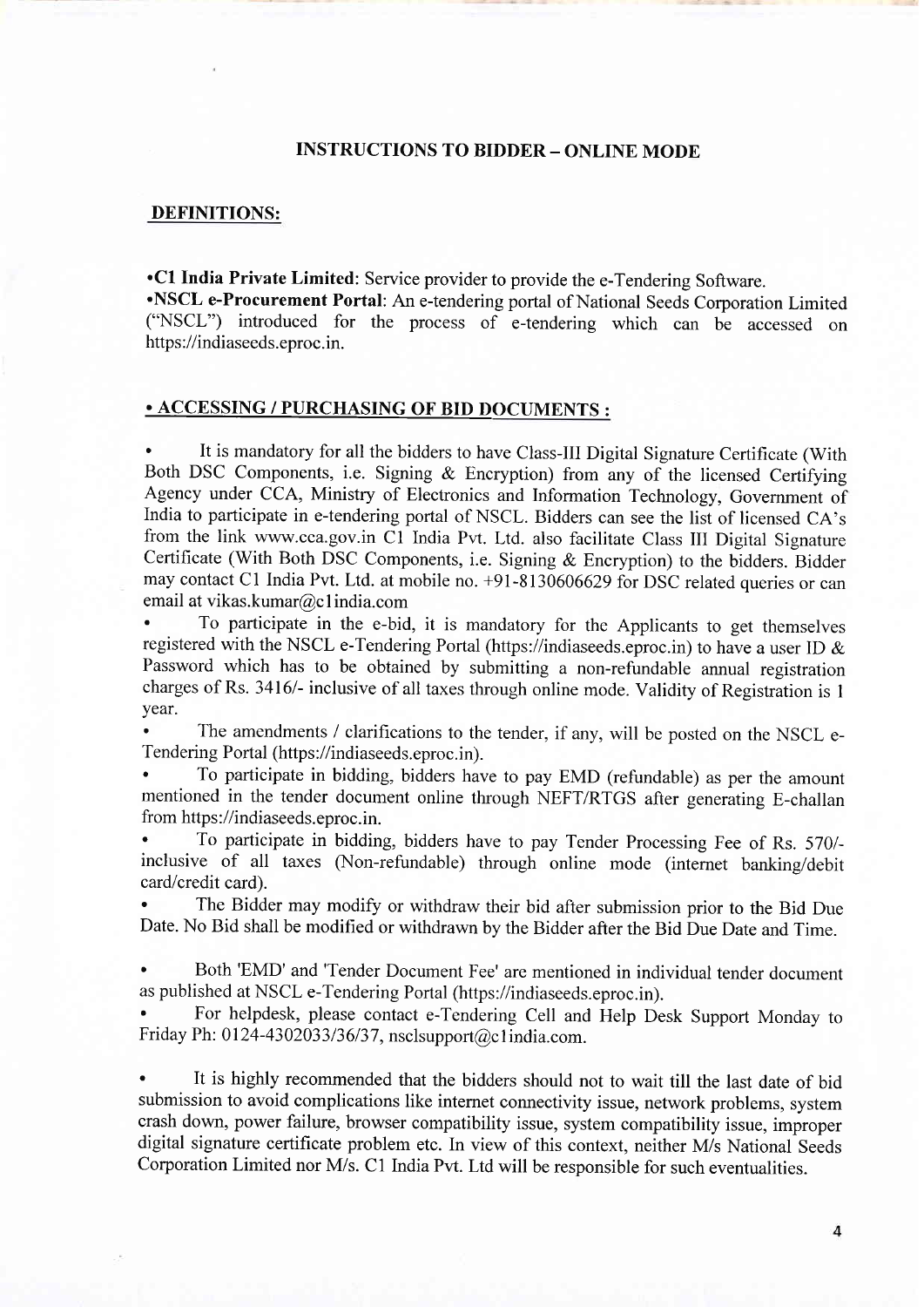#### II. PREPARATION & SUBMISSION OF APPLICATIONS:

Detailed NIT may be downloaded from NSCL e-tendering portal and the Application may be submitted compulsorily online mode following the instructions appearing on the screen / NIT.

' Vender can pay tender document Fee as per tender document online through Internet Banking / Debit Card / Credit Card.

A Vendor manual containing the detailed guidelines for e-tendering system is also available on the portal.

#### III. MODIFICATION / SUBSTITUTION / WITHDRAWAL OF BIDS :

The Bidder may modify, substitute or withdraw it's e-bid after submission prior to the Bid Due Date. No Bid shall be modified, substituted or withdrawn by the Bidder on or after the Bid Due Date.

Any alteration/ modification in the Bid or additional information supplied subsequent to the Bid Due Date, unless the same has been expressly sought for by the NSCL, shall be disregarded.

For modification of e-bid, bidder has to detach its old bid from e-tendering portal and upload/ resubmit digitally signed modified bid.

' For withdrawal of bid, bidder has to click on withdrawal icon at e-tendering portal and can withdraw it's e-bid.

#### IV. OPENING AND EVALUATION OF APPLICATIONS :

' Opening of Applications will be done through online process. However, Corporation reserves the right for evaluation and decision based on tender submitted online.

NSCL shall open documents of the Application received in electronic form of the tender on the Application due date i.e. in the presence of the Applicants who choose to attend. NSCL will subsequently examine and evaluate the Applications in accordance with the provisions set out in the Tender Document.

The price bid will be opened of the responsive applicants. The date of opening of price bid will be notified later on.

#### . DISCLAIMER :

The vender must read all the instruction in the RFP and submit the same accordingly.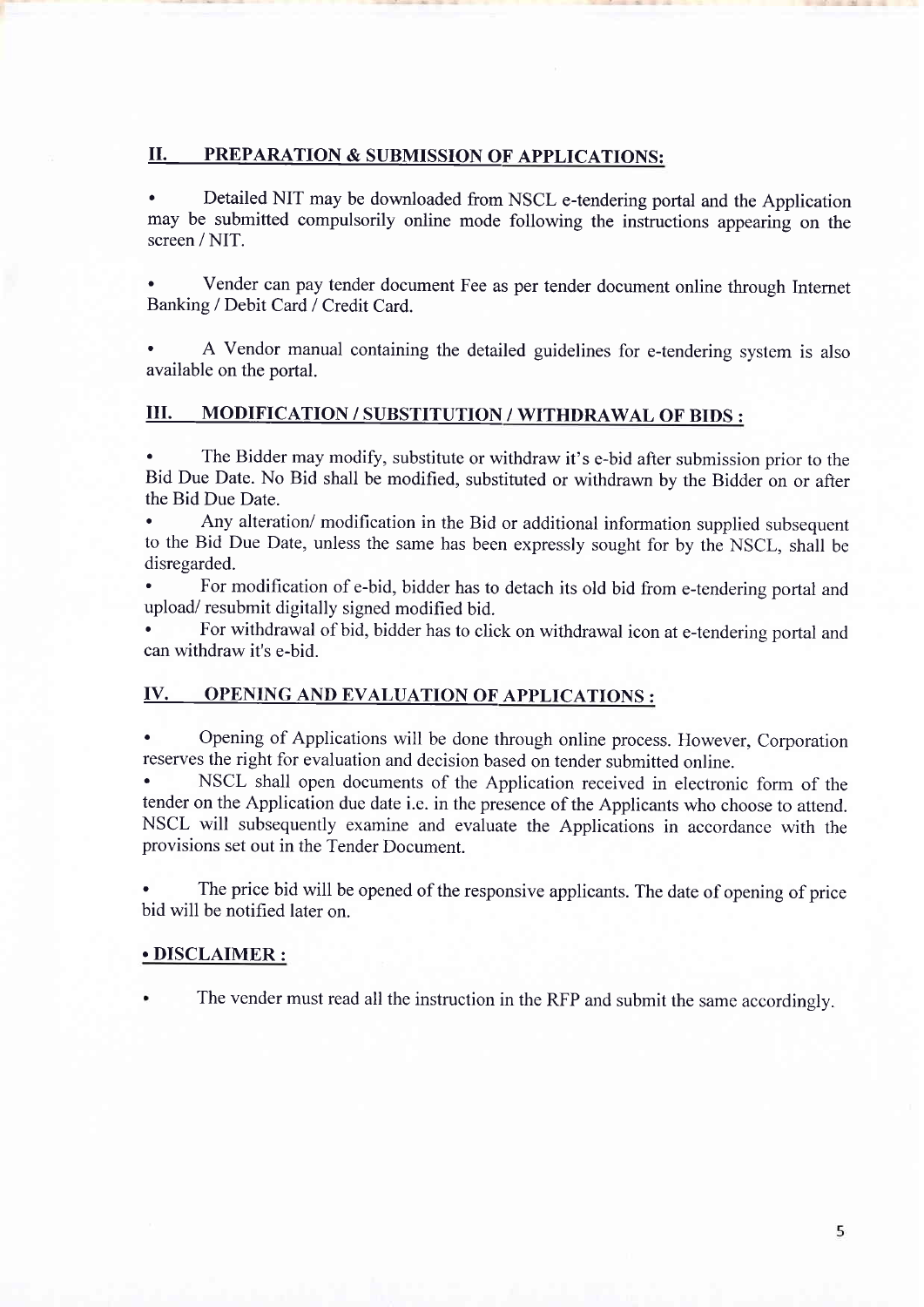#### INVITATION OF COMPETITIVE BID FOR PURCHASE OF SEED

National Seeds Corporation Limited (NSC) intends to purchase the following quantities of Certified Seeds, duly packed and tagged in NSC's bags for sowing during Summer 2022 from reputed seed producers/organizers/firms/cooperative societies and seed companies through sealed tender under fwo bid svstem.

| Sr.<br>No. | Crop      | <b>Varieties</b> | <b>Class</b>           | Quantity<br>(in Qtls.) |
|------------|-----------|------------------|------------------------|------------------------|
| π.         | Blackgram | <b>PU-31</b>     | $\overline{\text{CS}}$ | 5,000.00               |
| 2.         | Greengram | IPM-02-03        | $\operatorname{CS}$    | 3,000.00               |
|            |           | <b>Total</b>     |                        | 8,000.00               |

- l. Tender document will be available on NSC e-Portal:https://indiaseeds.eproc.in upto 2:30 PM of 01.02.2022 for uploading.
- 2. Parties participating for tender will submit Tender fee as well as EMD online.

#### TERMS AND CONDITIONS:

1. Rate shall be quoted in Rs./Qtl. on 'Ex-Godown' & 'FOR Assam' basis for finally cleaned/graded, tested and packed quantity in NSC packing (exclusive of bag weight). The rate shall be all inclusive and no other claim on account of taxes etc., if any. leviable shall be entertained.

The tender shall be accompanied with tender fee (non-refundable) of Rs. 500/- & interest free EMD of Rs. 2,00,000/- (Rupees Two Lakh Only) to be deposited online.

Tender without tender fee and EMD will be rejected. EMD of unsuccessful tenderers except the lowest bids whose offers total to 100% tendered quantity, will be retured through account payee cheque/RTGS within 45 days of tender opening. Outstanding amount if any of the tenderer with NSC will not be considered as EMD.

Micro small & medium enterprises MSME's registered with NSIC or any other body specified by Ministry of MSME, for such works are exempted from payment of Tender fee as well as EMD. Security deposit however, will have to be deposited in the case of grant of work.

2. The technical bids will be opened on 01.02.2022 at 03:00 p.m. in Regional Office, Kolkata followed by opening of price bids of those tenderers who qualify technically.

#### 3. Price Negotiation : In the event of quoted price not found reasonable by management negotiation can be called for with L-l party.

- 4. In case L-1 bidder fails to supply the total required quantitites, the NSC will split the order among next two or more tenderers and any counter offer made thereafter by L-2, L-3, etc. shall not be treated as deemed to be negotiations.
- 5. In case L-1 bidder fails to supply the seed due to any reason then NSC reserves the right to place order with L-2 party. In such cases the EMD of L-1 party will be forfeited and the party will be black listed by NSC.
- 6. The tenderer should submit a properly labeled/sealed representative sample of 1Kg. seed of each variety of crop at the time of finalization of the bid.
- 7. The tenderer's offer shall be valid for at least for 120 days and supply will be completed within 7-10 days from date of supply order on each occasion.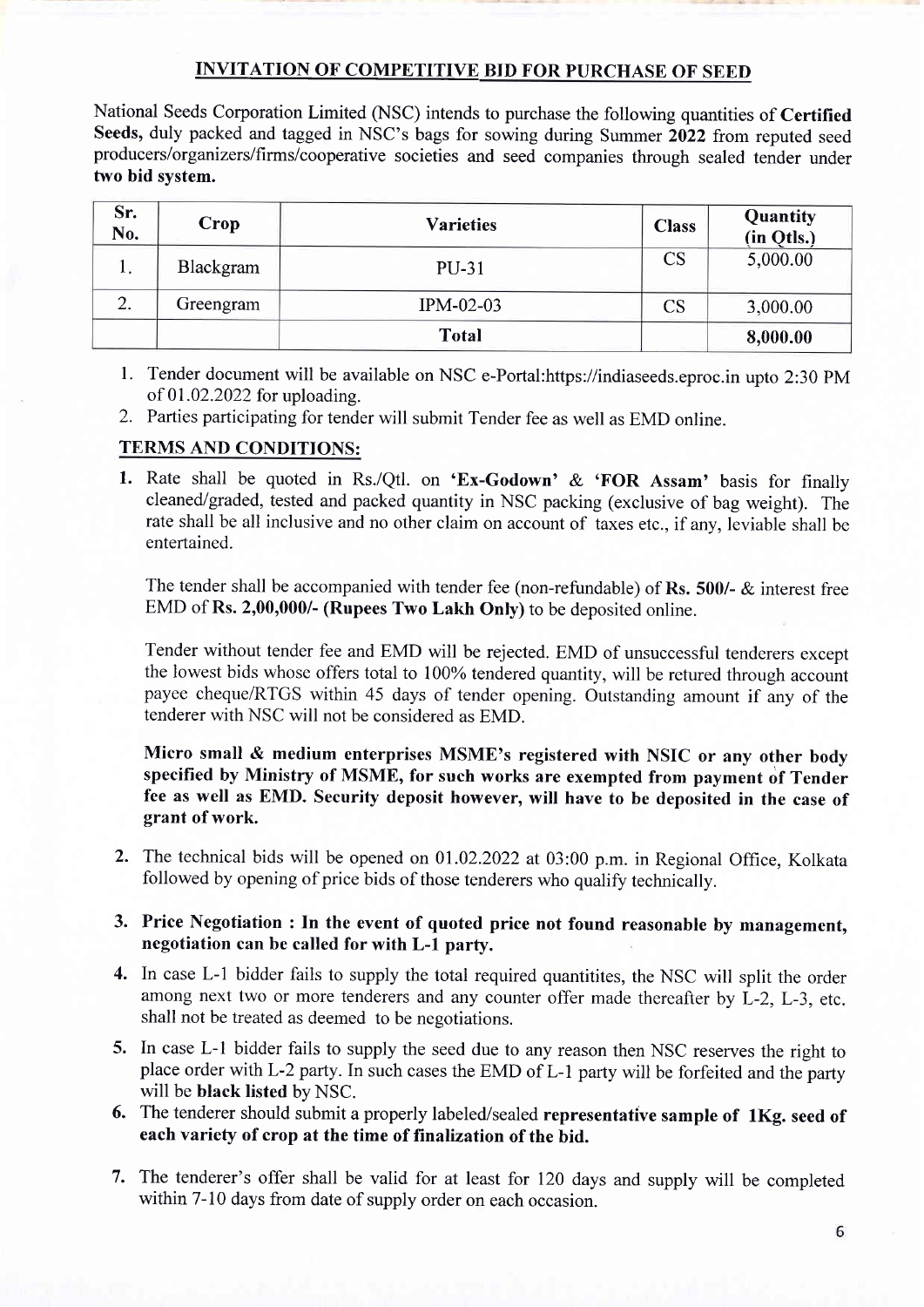- 8. (a) NSC will issue letter of Intent / Purchase order to the successful bidders immediately on taking decision on the offers. NSC shall also issue need based demand Letter/ despatch order. Supply Shall commence on 5<sup>th</sup> day of demand letter/despatch order issued by NSC and should be completed within stipulated period or cut-off date. NSC will not be responsible for supply beyond the stipulated time.
- (b) The supplier shall sign an agreement on receipt of Letter of Intent/ Purchase Order within 5 days and deposit remit security deposit as per clause 11 of terms and condition.
- 9. Failure to deliver less than 90% of approved quantity, penalty shall be imposed by NSC  $\omega$ 10% of the value of the shortfall beyond 90% in the supply at the rate agreed to. For delayed supplies, a penalty of Rs. 1% of value of seed delivered late per week or part thereof limited to 5Yo. However, NSC shall be free to take other remedial measures like cancellation of order, purchase from other source at the risk  $\&$  cost of supplier.
- 10. The successful tenderer shall remit interest free Security Deposit Rs. 5,00,000/- (Rupees Five lakh only) in the form of Demand Draft drawn or through RTGS in favour of National Seeds Corporation Ltd., Kolkata. This deposit shall be remitted within five working days from the date of receiving the NSC's purchase order/ intimation. Failure to remit the Security Deposit will imply forfeiture of EMD. The EMD deposited alongwith the tender will be adjusted against security deposit.
- 11. The successful tenderer shall at his own cost will execute an agreement with NSC on nonjudicial stamp paper of required value preferably Rs.-100/- for arranging the supply as per these terms and conditions, seal & signing on each page of the Terms and Condition and submit the same to NSC alongwith the Security Deposit.
- 12. The Seed shall be processed and packed as per NSC's requirement at the supplier's premises at his cost and expense. NSC shall have the right to inspect the operation from time to time.
- 13. The tenderer will arrange for the SSCA's permission for packing the offered/accepted quantity in NSC bags supplied by NSC / NSC bags arranged by tenderer, while NSC will issue letter to SSCA for the same, if required.
- 14. The tenderer shall make available to NSC a copy of the Release Order/Certificate issued by the State Seed certification Agency (sscA) for each lot delivered to NSC.
- 15. NSC may draw representative samples of seed lots offered by the tenderer for testings in own lab. or any other laboratory identified by NSC. Only the lots cleared by both the SCA and NSC will be accepted by NSC. NSC will draw samples for 25Yo more quantity than the supply order, to ensure that in event of failure of any lot in OCL there should be no shortfall in the supply from the ordered quantity.
- 16. NSC will supply the packing material-bags and labels, while the tenderer will provide the certification tag. thread, seal and treatment material essentially and arrange the packing, sealing, labeling, tagging, stacking, weighment and loading at his own cost. In case of nonreadiness of the bags with NSC the tenderer may arrange printing of packing material after taking due permission from NSC and as per standard packing size prescribed by SSCA.
- 17. The seed stock shall conform to the quality specifications prescribed in the Minimum Seed Certification Standards-20l3 or as amended from time to time and shall possess good physical appearance and lusture to NSC's satisfaction.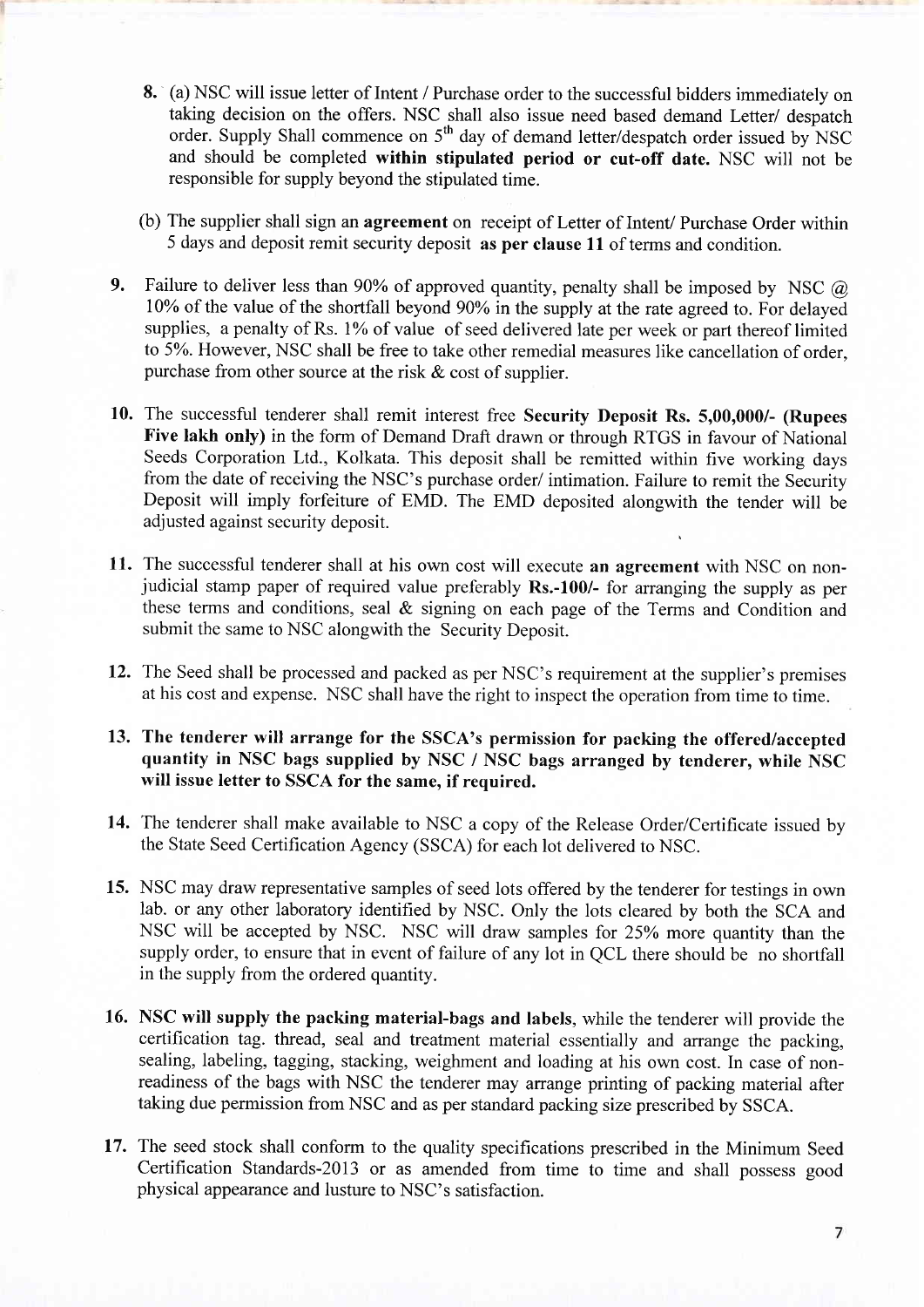- 18. Tenderer failure to arrange the supply as per the Terms & Conditions will entitle NSC to cancel the order and arrange the supply of material from the next party in the tender at the cost and risk of the defaulting tenderer.
- 19. NSC may increase/decrease the final requirement from the quantity in the NIT  $\&$  seed shall be purchased only on need basis. Normally, the increase or decrease may not exceed 50% of the NIT quantity.
- 20. If required, NSC may repeat the order for the additional quantity within four months from the date of Security Deposit remittance with mutual consent.
- 21. 70% payment will be released through NEFT/RTGS after 30-40 days of the supply and within 30 days after the receipt of bills verified by Area Office of receiving unit subject to fulfrlling the requirements set out in the Terms & Conditions.
- 22. NSC will retain 30% payment along with the Security Deposit for 90 days from the date of last supply as performance guarantee.
- 23. The Tenderer shall, at his cost, take back part or full quantity of such stock found not conforming to standard set out for the purpose.
- 24. In the event of any dispute/complaint with reference to the seed quality, if supplier is unable to prove/establish genuineness of the supplied seed, he shall bear the loss/damage, if any, sustained by NSC to the relevant extent.
- 25. Conditional offers shall not be accepted and the tenderer shall not impose any additional term & condition.
- 26. NSC reserves the right to accept / reject any or all the tenders without assigning any reason whatsoever.
- 27. ln case any dispute arises between NSC and the other party due to any term or matter, both the parties will opt to resolve it through mutual understanding and discussion. In case, dispute remains even after discussion, then it shall be binding upon parties to resolve issue under the provisions of Arbitration & Conciliation Act, 1996 as amended from time to time. Under this provision, the Chairman-cum-Managing Director, National Seeds Corporation Limited with the concurrence of both the parties shall appoint Sole Arbitrator to resolve the issue and both the parties will have to abide by the decision. The parties will bind to resolve this dispute through Arbitration before going to court of law. The Arbitration shall be conducted at New Delhi and shall be in English Language. The court of Delhi shall have the jurisdiction.
- 28. The supplied seed must have standard germination and other parameters such as physical appearance, lusture. Besides, validity of seed should be minimum I20 days from the date of supply. Revalidated seed will not be accepted.
- 29. In case the Department / Agency, where the seed will be actually supplied, finds any stock sub standard on testing, then it should be lifted back by the supplier at their own cost within 15 days from the date of such communication. Otherwise NSC will not be responsible for any such loss.
- 30. Lot number details on the challan must be indicated while delivering the seeds.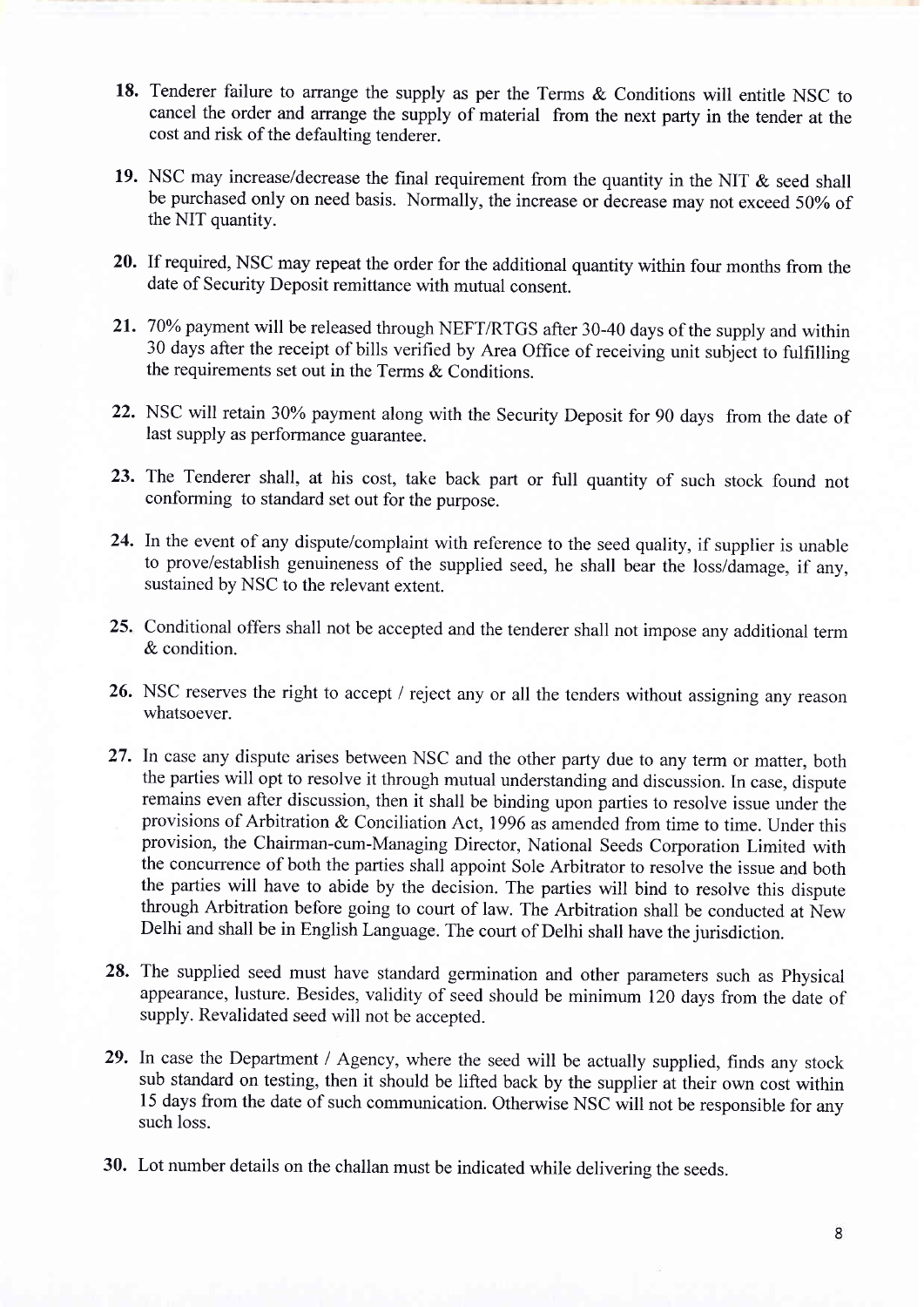#### OTHER TERMS AND CONDITIONS:

- l. NSC shall not be responsible for fluctuation of the market rate of the ordered seed. The tenderer shall be required to supply the seed at agreed rate only. The agreement may be terminated at any time due to non-performance of any of the terms and conditions of the agreement to the satisfaction of the Corporation.
- 2. The NSC reserves the right to accept or reject either in full or part of the tender or all the tenders without assigning any reason. NSC further reserves the right to award contract/issue the order for supplies to more than one tenderer.
- 3. In case of dispute arising out of the contract, the party/parties shall have to agree to the decision of the sole arbitrator appointed by CMD, NSC whose decision will be binding on both the parties as stipulated in terms and condition contained in para 27 above.
- The court of law situated at Delhi will have the jurisdiction in matter related this tender or and 4. dispute during the performance of the contract.
- 5. The tenderer shall be responsible for State Sales Tax / Central Sales Tax / VAT / GST and Income Tax liabilities, if any. NSC will not carry any tax liability related with the transaction.
- 6. NSC will not be responsible for the losses incurred to the supplier/tenderer due to change in Govt. decisions, natural calamities, which are beyond the control of NSC.
- 7. Quality Control Inspectors of the concerned State may draw the samples of stocks. In case, the stocks failed in test results, the tenderer will be responsible for the consequences of violation of Seed Act and Seed Laws and losses caused to NSC.
- 8. The weight of the seed container shall be checked at any point of transaction and in case any shortage is found in the container, NSC will not pay any cost against such supplies and the tenderer shall be responsible for the legal consequences of Weights and Measures Department, if any.
- 9. The tenderer will have to give name of the firm, name of the processing plant, godowns postal addresses, telephone Nos. E-Mail, name of the responsible person in the tender form itself so as to make further communication. After opening the tender, Tenderer have to check their email regularly for updates.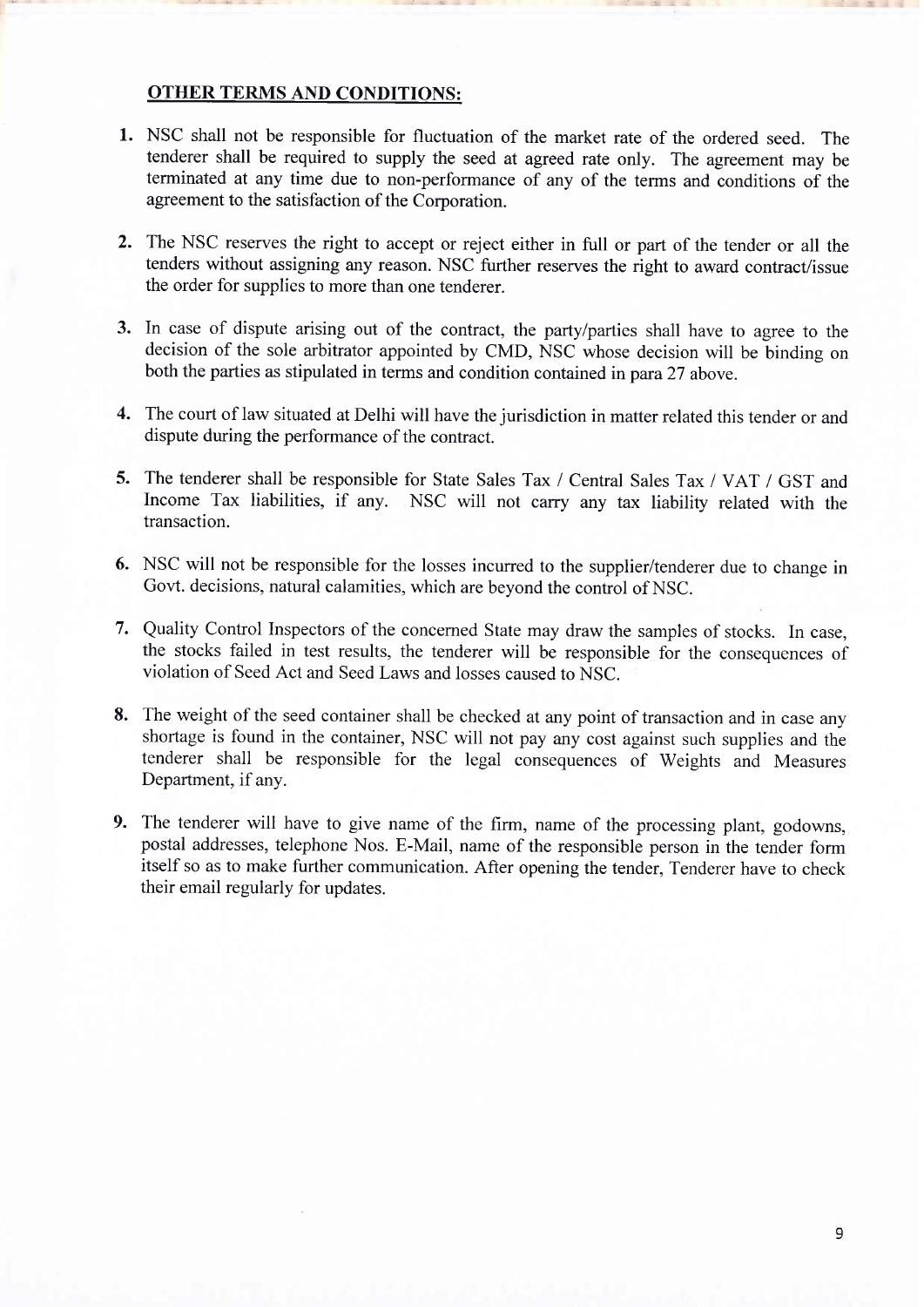#### REQUIREMENTS OF TECHNICAL BID

- 1. Name & Address of the bidder with Phone No. and E-mail ID:
- 2. Seed Producer's Regn. No. with SSCA & its validity(Optional.):
- 3. Seed Processing Plant Reg. No. & its validity(Optional):
- 4. Seed License No. & its validity:
- 5. Seed Production Experience Years:
- 6. GST No.
- 7. Details of Seed Prodn./Supply of Prev. Two Yrs.
- 8. Valid certificate of MSME registered with NSIC or any other body specified by Ministry of MSME (If applicable).
- 9. Details of Tender fee/EMD:
- 10. Photocopies of above items to be uploaded.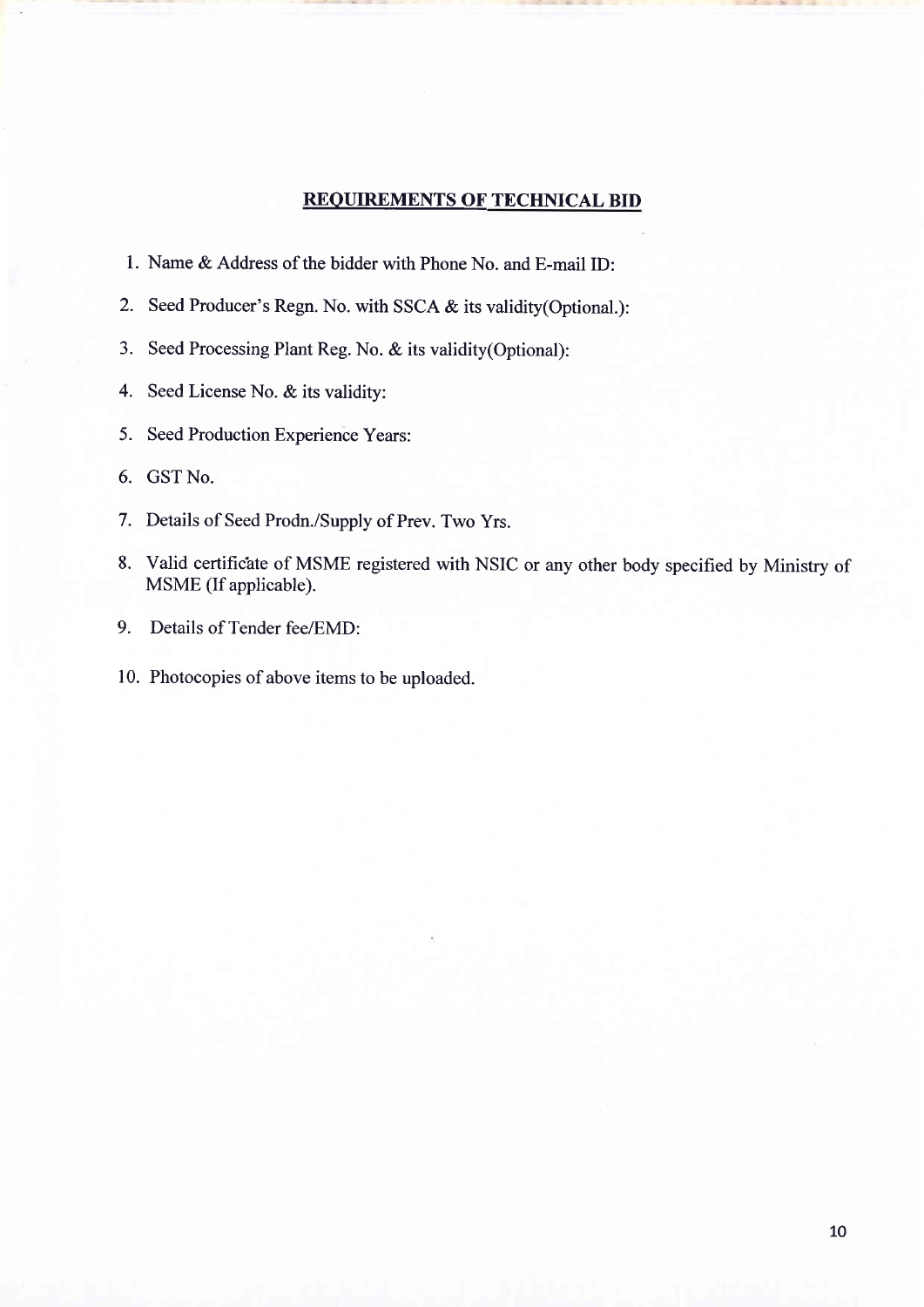| S.<br>No. | Crop      | Variety      | Class                  | Quantity<br>Offered<br>(Qtls.) | Location<br>of the<br>stock/<br>Godown | Ex-<br>Godown | Rate Rs. per Quintal for<br>final packed seed quantity<br>in NSC's Bag (Standard<br>size) When packing material<br>provided by NSC.<br>FOR-<br>Assam |
|-----------|-----------|--------------|------------------------|--------------------------------|----------------------------------------|---------------|------------------------------------------------------------------------------------------------------------------------------------------------------|
| ŀ.        | Blackgram | <b>PU-31</b> | <b>CS</b>              |                                |                                        |               |                                                                                                                                                      |
| 2.        | Greengram | IPM-02-03    | $\mathbf{C}\mathbf{S}$ |                                |                                        |               |                                                                                                                                                      |

#### PRICE BID FORMAT (TO BE SUBMITTED IN FINANCIAL BID PART IN ONLINE FORM ONLYI

 $\mathbf{y}$  and  $\mathbf{y}$  to the type of the set of  $\mathbf{y}$